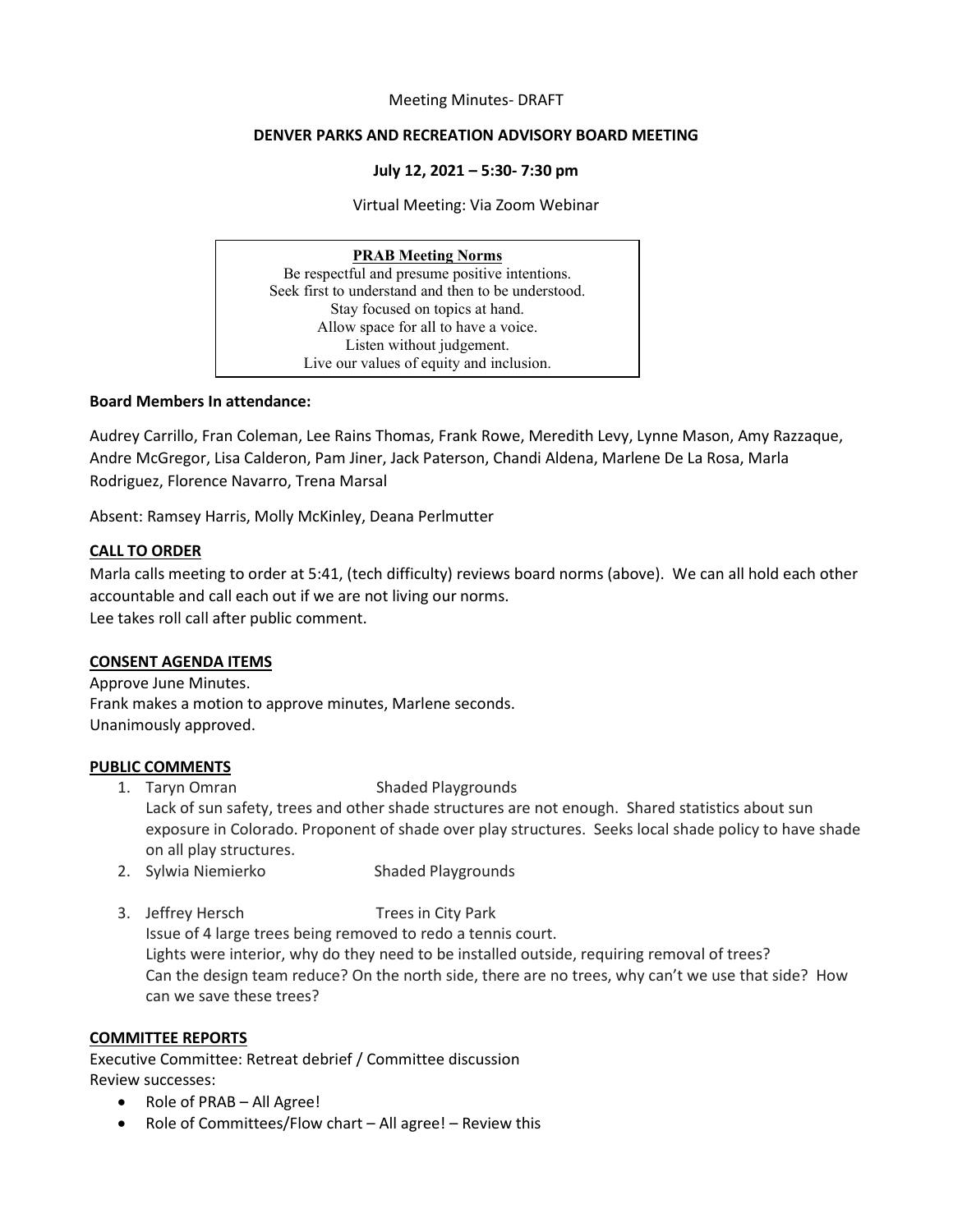- o Committee composition only PRAB members are on PRAB committees
- o Minimum number of PRAB members on a committee is 3
- Recreation Committee added
- Added opportunities for public comment/engagement town hall 30 minute prior to PRAB meetings

Reviews Flow charts- great progress, discussion on how we work together and how issues flow through PRAB and committees.

\*Updated flow chart attached

From retreat notes and sticky notes:

## **Next steps**

- Create a spreadsheet of all the topics that come to PRAB and who is taking care of it, the status of that issue, etc. (Lee to work with Laura to try to figure out)
- Consider google folder of all the minutes from every committee and agenda items with status on a monthly basis.
- Define the minimum that each committee should be doing, then adding onto those depending on what is needed. Can we define what that is for each - i.e. posted agendas, public comment section, opportunity for input.
- When are agendas for committees posted? What is the rule? *Suggestion: 24 hours in advance*
- Add google doc to allow more public comment?
- Create protocol for town halls 30 min prior to PRAB meetings.
- Define and clarify outreach committee and recreation committee.

## **Parking lot items – when?**

- Create process for restoration when norms are broken
- Attendance tracked, how to remedy, and if 5 meetings are missed, etc.
- How do we make minutes more accessible?
- Need a new on-boarding process for new PRAB Members
- Consider amending Bylaws (Best Practices)
	- o How the public participates
	- o Access to recordings
- Inventory how PRAB has influenced DPR
- What strategies can PRAB employ to maximize impact/influence?
- Mountain Parks has been interacting with all of the committees—is this how it should be? *Suggestion: leave this in Planning Committee*

## **Discussion of committees and topics started at retreat:**

\*Updated committee summaries and roster attached

Adding more opportunity for public dialogue, tried it for the first time tonight. Committees and Game Plan connection Possibly using google docs Established recreation committee

Minimum of 3 PRAB members on every committee Lisa- Community engagement committee, not excusive to PRAB members- open to community members

Hopes to clarify committee consistency through all committees.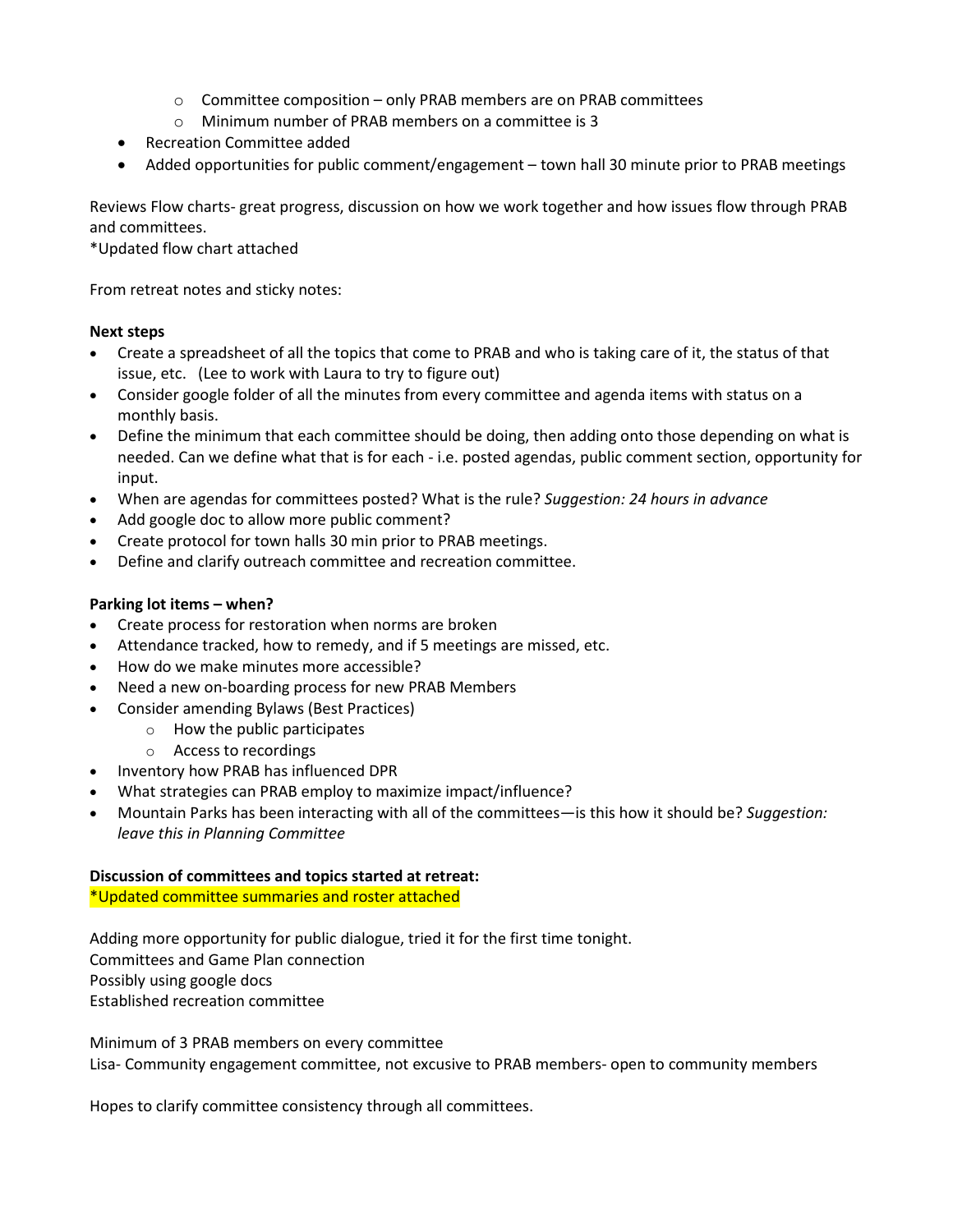Florence- Where can we put accountability? Every committee should be accountable, not just one committee. Is that a responsibility we can all share? Wondering how to address it?

Marla- potentially a task force to explore the idea of accountability. Maybe it's temporary? We can keep it in a committee until we establish processes and protocols to be more transparent and accountable.

Defining each committee- still need to define a role of the public- Leadership can lead and bring back to PRAB.

Meredith After each meeting, can send out the item/ topic

How do we make sure the public gets follow up? Google form, excel sheet to track issues (maybe use the flow chart) Keep track of the work we are doing. Circle back to public.

Laura- Can possibly help with creating a google sheet

Accountability could be part of all of ours, wondering about it

Entry point for public outreach

Potentially of we have a tracker, we have open issues and closed issues- this is a way to keep track of ourselves.

Amy- not needing to be mutually exclusive, filling gaps in other ways, maybe we keep it on the community outreach committee.

Discussion on keeping community engagement committee with accountability under the topics in order to build in processes and protocols for tracking to then remove it.

Making a commitment- regardless of where issue comes in, we have equal responsibility to deal with issues.

Lisa- when public did not feel heard, helped the public voice concerns. Problem solving process. Address issues and work with staff. Not feeling heard from the board.

## Community Engagement Committee

Thanks to Lisa for service and leadership, BLM statement Reflecting on successes of time on the board, council office support

Recs- For the Prak Hill group review public participation, better visualization on platform, Introduces Angela Garcia- new dist. 9 rep.

Planning, Design, Funding, Accessibility Met June 15- Meredith, Molly, Pam, Florence

## \*Letter attached

Sent letter today to Director Haynes with recommendation to not proceed with dogs off leash proposal

- Reviewed current policies
- Reviewed the petition presented to PRAB
- Contacted rangers, gathered data
- Reviewed other off leash dog plans in cities
- Reviewed dog master plan

Recommendation- no action to be taken now. Recognize the need for more open space, changing leash policy is not the solution.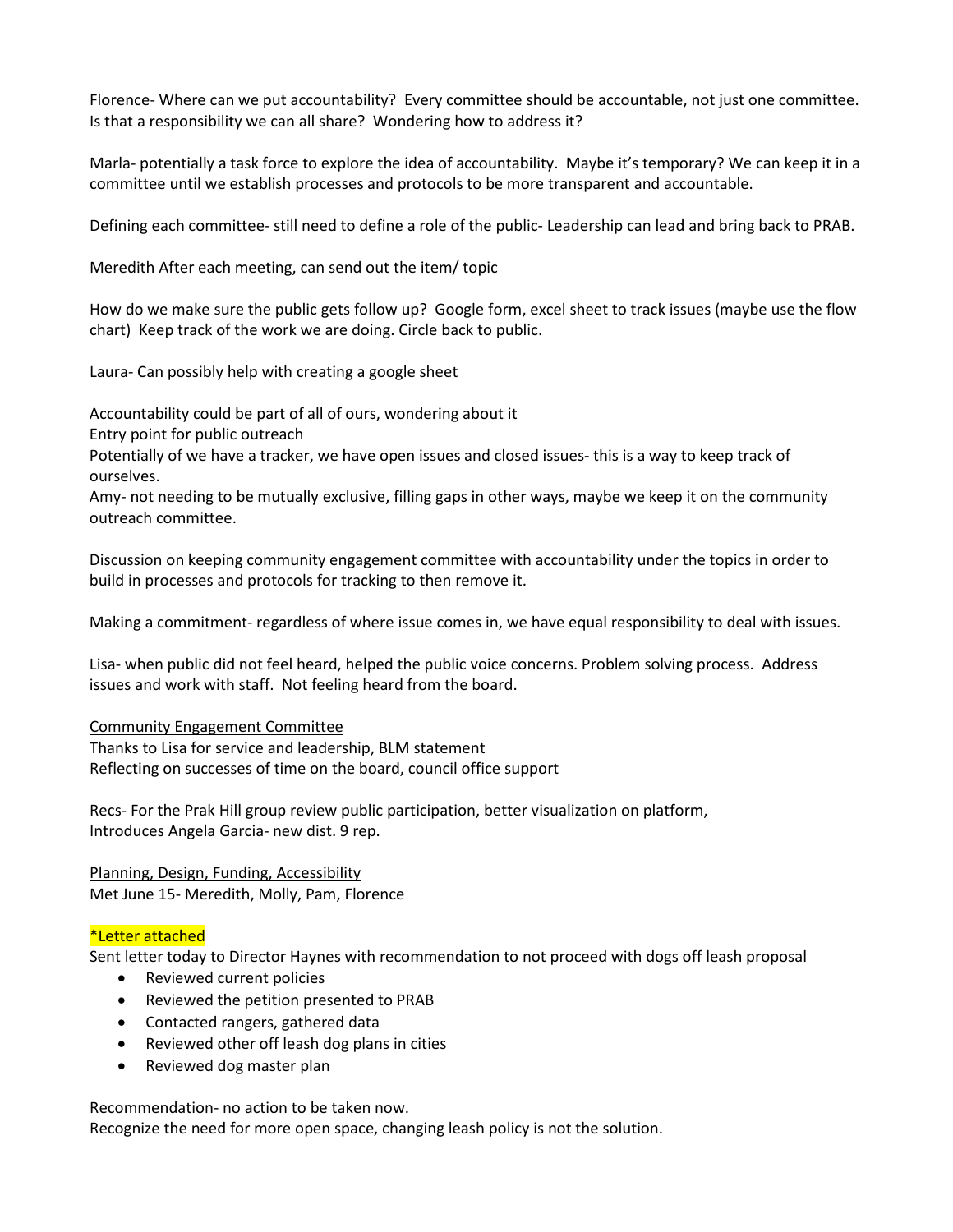Will be meeting on Tuesday if there are any other questions/comments.

Lynne- When do we vote? Clarify when we will be asked to vote as PRAB members. Happy- PRAB can accept the discussion, department will respond, may provide further suggestions.

In general PRAB will take one month to make sense of an issue before voting.

Operations, Maintenance, Budget Amy, Andre, Trena, (Frank)

Discussed park renaming policy and meeting recordings

Park renaming- ask for documents with audits, how they are named, to understand where we currently are with all park areas, including un-named parks and parks designations.

Availability of recorded meetings online, add a note to PRAB website- to access recordings, email Arthur. Consider alignment with similar groups across Denver. Larger conversation about what meetings will look like when emergency meeting is ended. Hybrid will be a challenge.

Resiliency and Sustainability Met June 25- Fran, Lee, Jack Deana (Jesus)

Community: Ellen Kessler, Kenyon Moon, Tess Dougherty, Joyce Kennedy

Will try to begin meeting with public input 15 minutes before meeting. (didn't work today)

Public Comments:

Ellen- some areas have begun banding geese to keep track of residents vs migrators Helped with coyote decoy, all were stolen. Ended up costing money. Wondering how we can keep better track of them and deter thefts?

Joyce- people and pollinators action network, pollinator month in Colorado, meeting Sanderson gulch, July 8<sup>th</sup>, 8 am- offshoot of metro Denver pollinator group- providing input about new garden, understanding the project. (Florida and Zuni)

Today's agenda is the game plan, focusing on pages 78 and 79.

Game Plan was developed with the long term in mind What we have worked on and what is beyond Section on pollinators elsewhere within the Game Plan

\* Indicates follow up needed

\*1.2- geese mitigation- changing landscape- ask Scott

1.3 more or less the how of 1.2

1.4- Have seen some progress at City park

\*1.5- Sloan's Lake health, fresh water intake/ flow

\*1.6-1.8 Right of way trees, urban, loss of trees in Loretta heights and other

1.9 Emerald Ash Bore, Japanese Beetle, etc. We have learned a lot about pesticide program, etc. (What species are considered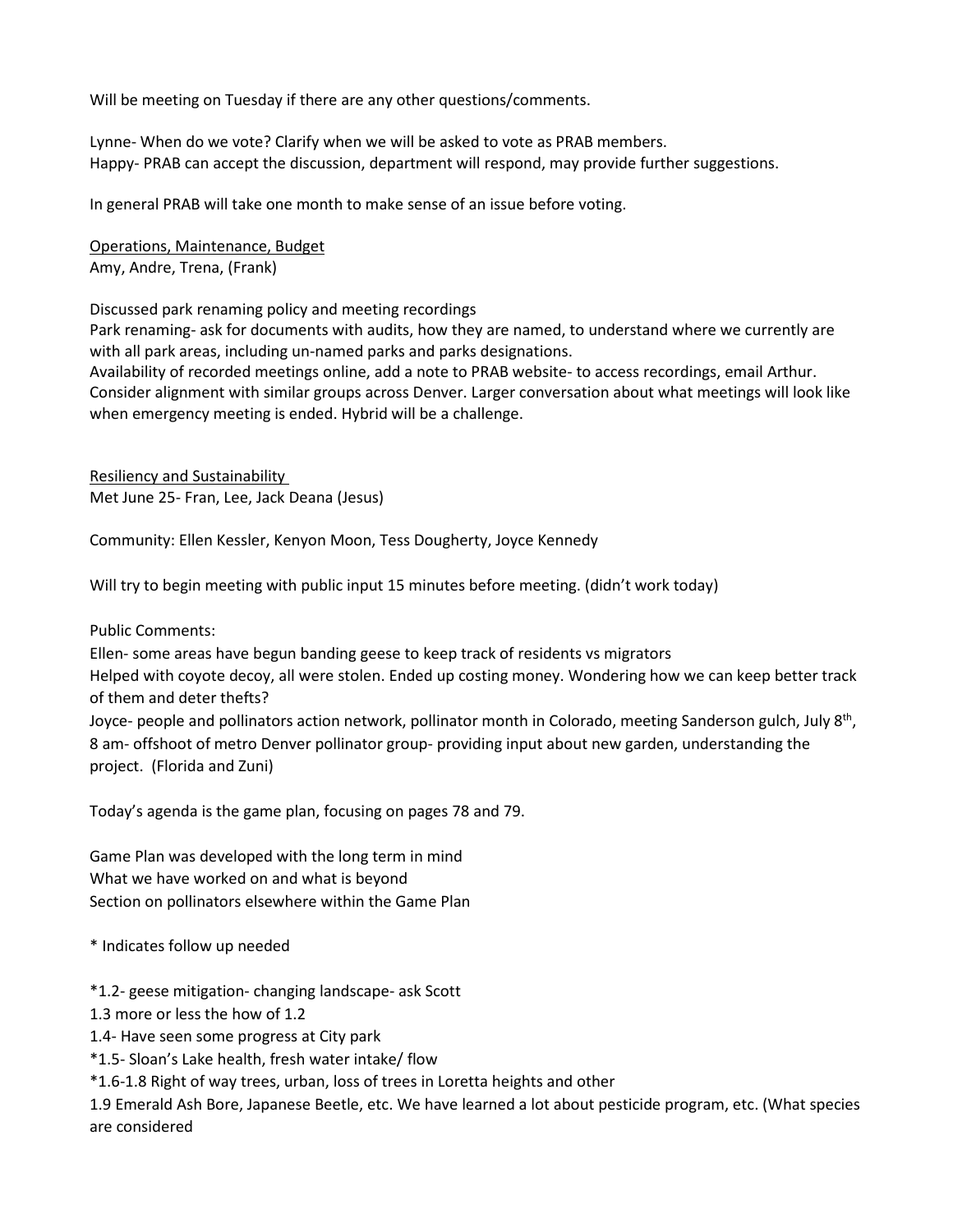1.11- Park acquisition- part of strategic acquisition, Axton ranch, (Park Hill) Some concern of over use at Wash Park

1.12- Best practices for mountain park fire mitigation, Axton ranch is planned to be an open space easement, good partnerships with other counties.

1.13- energy use reduction- underway

1.14- foster responsibility (vehicles)

1.15- Reduce waste, increase recycling availability – how can we help move forward with the trash program and increasing recycling,

Identify which parks have recycling and identify areas to improve and expand.

# *Park Hill Golf Course Update*

Andre- will bring forward feedback from community engagement comm. Some discussion: Who actually received the survey? Length of process, next steps Chandi met with Councilwoman Kniech- survey concerns Distance around area for surveys was he confusion of why not everyone did not receive it. Lynne- high interest across the city. Lots of support to keep it as a park.

## **EXECUTIVE DIRECTOR'S REPORT**

# **Executive Director's Report PRAB July 14, 2021**

**Game Plan Annual Report:** As part of the Game Plan implementation and Park Legacy Fund (2A) requirements, DPR will release its second consecutive Game Plan Annual Report later this month.

**Recreation Reopening Status**: Most of our 16 outdoor pools are open and operating at full capacity. Because of demand beyond capacity limits at several of the pools, they have instituted a morning and afternoon session giving those that couldn't get in in the morning to have priority for the afternoon session. Some have complained about this practice, but most understand the necessity and the fairness of it. There have been concerns at some of our pools where parents have dropped very young children off for the entire day that may or may not be supervised by older siblings. We have had some maintenance challenges with a few of the pools that caused them to be closed temporarily. This is not surprising especially with older pools and mechanical systems that haven't been in operation for essentially two years. Our youth sports programs, summer camps and My Denver program are also thriving and at full capacity and we continue to provide the meal program. Indoor pools are slated to open on August 16<sup>th</sup> along with almost all the remaining recreation centers depending on staffing availability.

**Staffing Challenges**: Recent recovery efforts have been significantly impacted by staffing shortages recruitment challenges far more than health restrictions, which have been lifted for the most part. The pace of our pool and recreation re-openings has been dictated by the slow pace of recruitment, hiring and training of staff, especially our pools. A very competitive market for entry level jobs created a very difficult summer hiring season. Even with restoration of some of our budget for recovery efforts, our recruitment and hiring challenges remain. We currently have nearly 90 positions in various stages of recruitment. Staff turnover during the pandemic, especially for on-call positions has been higher than normal. People are staying at home, moving back home and changing their job interests as they reflect on new priorities in their lives. As a result of these challenges, we are requesting to convert a number of our on-call positions, which have been hard to fill, to full time positions in our 2022 budget request. This will result in more consistent and reliable staffing for programs and recreation centers, particularly in our highest equity needs areas of the city.